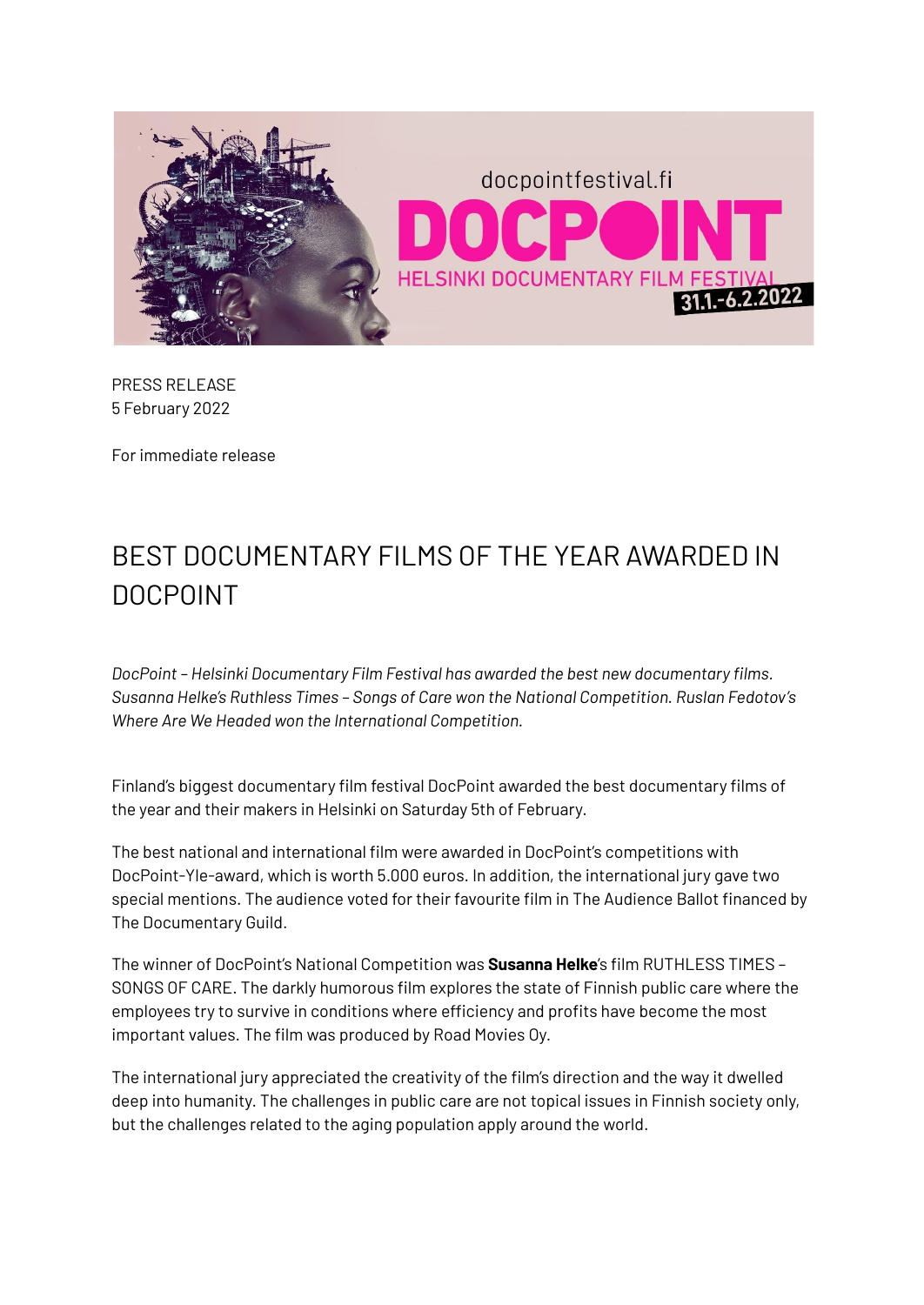"This is such a great honour that it makes my organs tremble! To think that such professional international jury has received the film like this is astonishing. I wondered beforehand, how this film appeals to those who are not from Finland. How do we take care of every member of the society, how do we carry the responsibility? I am extremely happy that these themes opened up to the international jury as well" commented director Susanna Helke.

Ruthless Times – Songs of Care also won the audience ballot. All the new Finnish feature films took part in the audience favourite competition.

Eight new Finnish feature films took part in the National Competition. **Inka Achté**'s GOLDEN LAND received the special mention of the National Competition. The film was produced by Napafilms. The film tells the story of Finnish-Somalian Mustafa who returns to Somalia with his family to open a mine in his family's lands.

# **THE WINNER OF THE INTERNATIONAL COMPETITION COMES FROM MOSCOW'S METRO**

**Ruslan Fedotov**'s WHERE ARE WE HEADED won DocPoint's International Competition. Fedotov's film follows people in Moscow's metro offering a current cross-section of Russian society and people.

The jury was impressed by how Fedotov's film created a colourful portrait of the contemporary Russian society. The film forces us to wonder over again and again: "where are they headed?" – not just about the journey of individual travelers passing through Moscow's largest underground metro, but also as a political question, about Russia itself.

Eleven new international feature films took part in the International Competition. **Jessica Beshir**'s FAYA DAYI received the special mention out of international film competitors. Ethiopian-Mexican Beshir's tranquil film is an enchanting audio-visual story about intoxicating khat-plant, the problems it brings and cultural significance it has in Ethiopia.

DocPoint is up and running. The festival will continue until Sunday 6th of February.

## **DocPoint Competitions**

## **NATIONAL COMPETITION**

[Fragments](https://docpointfestival.fi/en/event-en/fragments-of-humanity/) of Humanity [Golden](https://docpointfestival.fi/en/event-en/golden-land/) Land **SPECIAL MENTION** Hockey [Dreams](https://docpointfestival.fi/en/event-en/hockey-dreams/) It's Raining [Women](https://docpointfestival.fi/en/event-en/its-raining-women/) Power of the [People](https://docpointfestival.fi/en/event-en/power-of-the-people/)